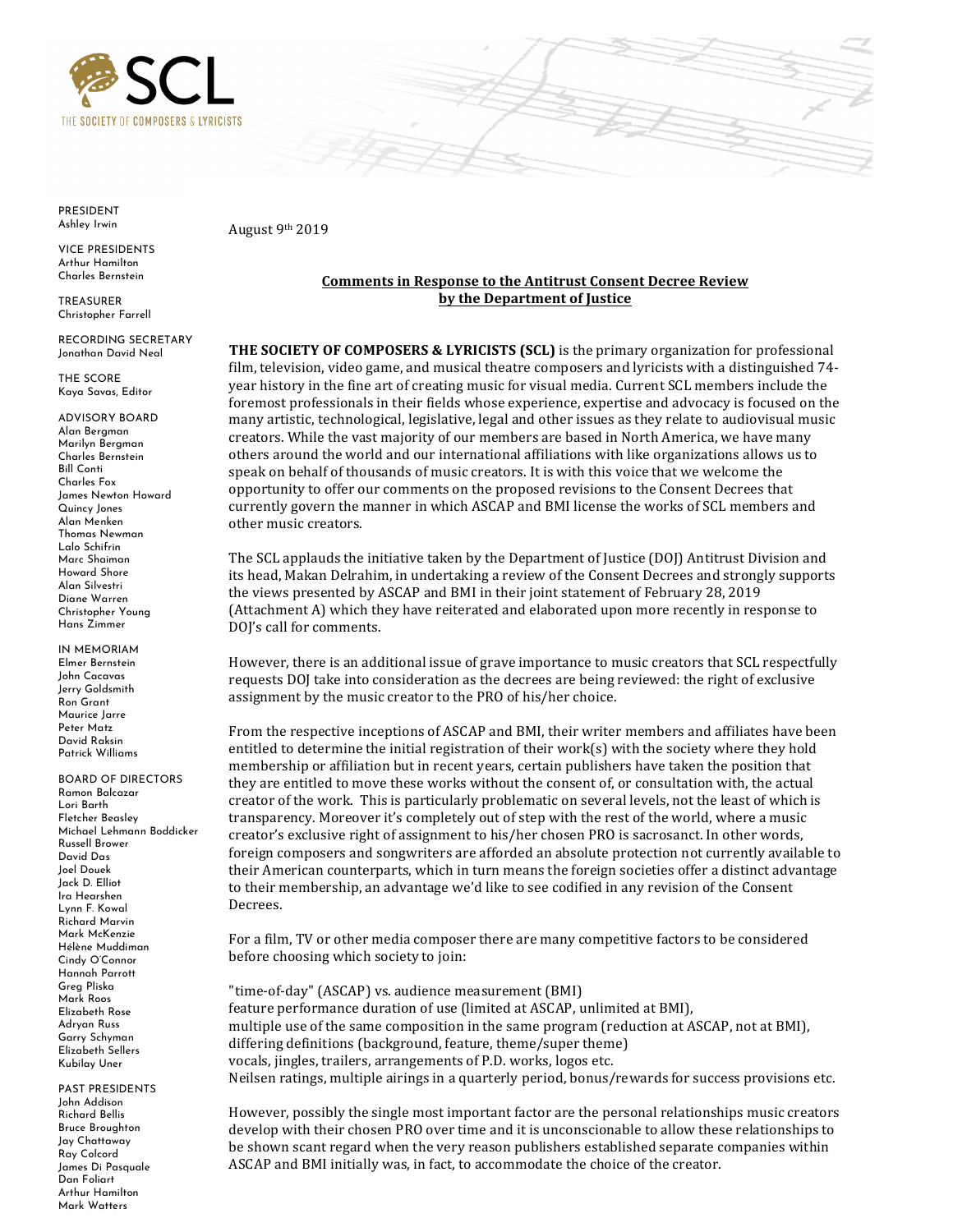To be clear, SCL understands that there are often business opportunities presented to publishers to transfer or even directly license works, that may also advantage the music creator and our request should not be construed, in any way, as a means to restrict such opportunities.

## We ask that works may only be removed from a PRO by mutual agreement of both the creator and the **publisher.**

 The primary revenue stream for the audiovisual music creator is the performance royalty, generated every time there is a transmission of a program containing their music. Other revenue streams (e.g. soundtracks CDs, downloads, sheet music etc.) pale in comparison. Also, as a rule, AV music creators do not share in any revenue from DVD sales and, because of the 1948 Alden Rochelle court ruling, there are no performance royalties generated by theatrical exhibition in U.S. cinemas. Again, the latter is out of step with the rest of the world where cinemas <u>do</u> pay performance royalties to their local performing rights organization for theatrical exhibition and raises the question of reciprocity in the eyes of the foreign PROs.

 Music creators find themselves at a critical juncture through no fault of their own. While the introduction of new technologies and delivery platforms ensure their music is, and will continue to be, delivered to a much broader audience, they are less assured of receiving fair payment for their works than ever before. We are therefore hopeful that the current review of the Consent Decrees will go a long way to correcting anomalies we are experiencing as our industry moves into the digital domain.

The copyright economy is growing faster than the national economy. Between 2009-2012 the copyright economy grew by 4.73% while the national economy only grew by  $2.14\%$ <sup>1</sup>

 Audiovisual works, of which music is an integral component, generated \$96.48 billion dollars of foreign income from 2009-2012<sup>2</sup> accounting for approximately 6.5% of the U.S. Gross Domestic Product. AV music creators may be small in number but they generate enormous revenues around the world and unless they are guaranteed protection of their revenue stream from their chosen PRO, may have no choice but to consider joining a foreign society, many of whom are already openly courting writers, peddling "the advantages." This could also lead to the prospect of sizeable revenues from royalty income, traditionally been collected and distributed in the U.S. by ASCAP and BMI, remaining offshore.

It's understood that the problems with the current Consent Decrees, if not corrected, may cause certain publishers to consider withdrawing from the ASCAP and BMI in order to maximize their earning potential. This scenario would be catastrophic for music creators who rely on the transparency of, and the payments from, performing rights organizations to earn a living. Moreover, should DOJ ultimately determine that to sunset the Consent Decrees is in the best interests of licensees, licensors and consumers, it will be imperative that music creators have the unfettered right to elect the collection agent of their choice. For the AV music creator, performance royalties are their lifeblood and the PROs currently offer the best solution.

The prospect of a consistent revenue stream for composers and songwriters relies on the viability of collective licensing of rights through the performing rights organizations. Allowing ASCAP and BMI to negotiate with fewer encumbrances than the current Consent Decrees furnish will go a long way to complementing the changes introduced by the Orrin G. Hatch-Bob Goodlatte Music Modernization Act and, in so doing, permit an open market to determine the fair value of the music we write.

Thank you for your consideration.

Sincerely,

 $\overline{a}$ 

Mey fr

Society of Composers & Lyricists ASHLEY IRWIN President, 

 <sup>1</sup> From the 2013 report: *"Copyright Industries and the U.S Economy" by Stephen E. Siwek*

 <sup>2</sup> From the 2013 report: *"Copyright Industries and the U.S Economy" by Stephen E. Siwek*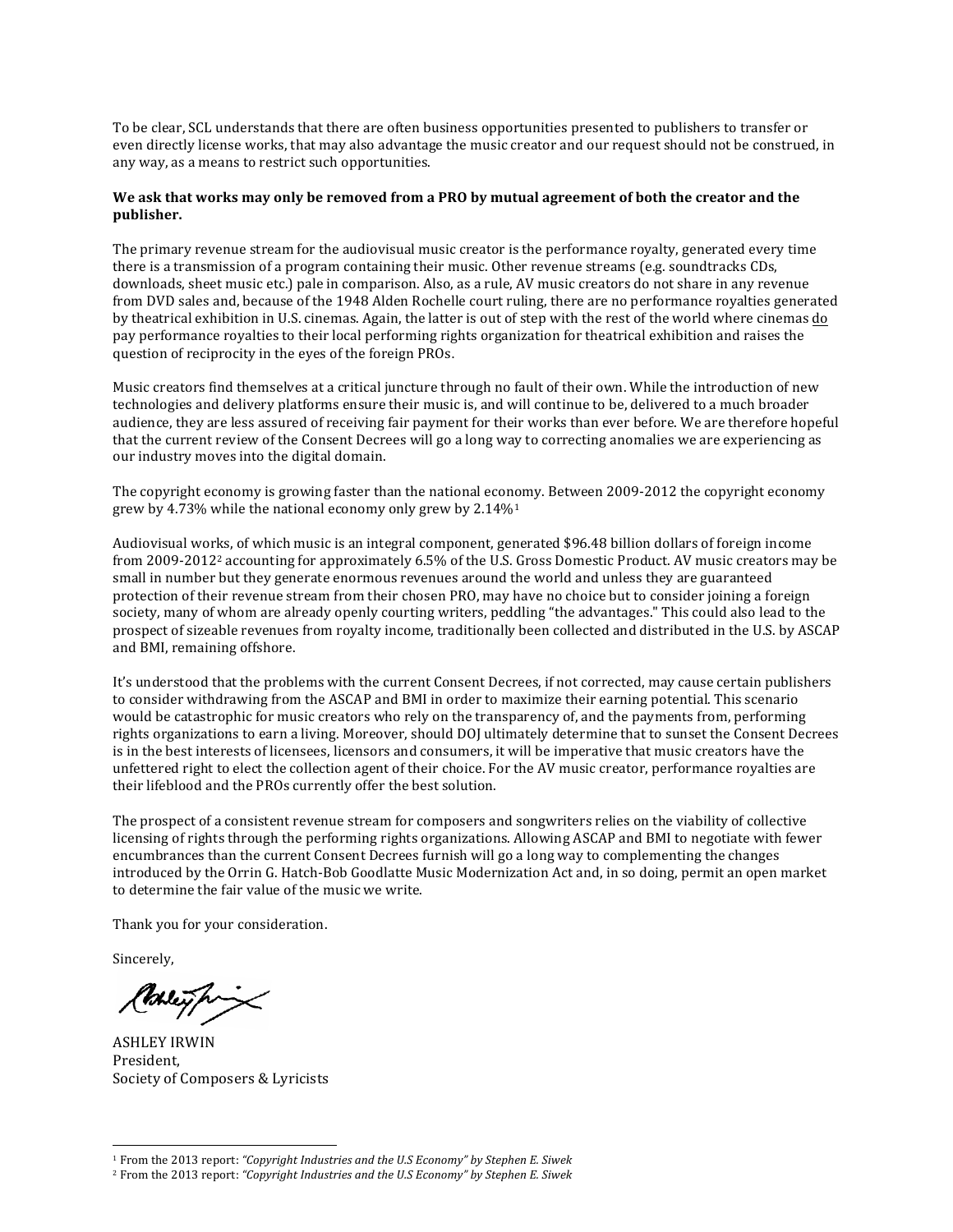## **ANNEXURE A**





February 28, 2019

## **BMI President & CEO Mike O'Neill and ASCAP CEO Elizabeth Matthews Issue Open Letter to the Industry on Consent Decree Reform**

With the U.S. Department of Justice (DOJ) evaluating the future of the BMI and ASCAP consent decrees, there has been much discussion and concern throughout the industry about the potential long-term impact. This is not surprising, since modifying or sunsetting the decrees would have far-reaching implications for the entire music business. Given that BMI and ASCAP are at the core of this issue, we feel it is important to share our perspective on how potential changes to our decrees could benefit all involved – if done right.

 The DOJ's attention to this matter represents a clear opportunity to do what BMI and ASCAP have been trying to do for years – modernize music licensing to better reflect the transformative changes in the industry. It's why when we first heard about the possibility of the DOJ sunsetting the consent decrees, it came as welcome news.

We believe that a free market with less government regulation is hands down the best way for music creators to be rewarded for their hard work and intellectual property. A free market would create a more productive, efficient and level playing field for everyone involved. Competition is a good thing.

We also know that change is hard. The BMI and ASCAP consent decrees have been in place for nearly 80 years, and suddenly getting rid of them would provoke drastic changes to the current system that would cause chaos in the marketplace. We'd venture to say all sides agree on this.

 consent decrees, they would also include a sunset provision. Those new decrees would contain four key So, in order to provide an orderly transition, we're recommending the DOJ replace the current BMI and ASCAP consent decrees with newly formed decrees that would protect all parties. Like all modern provisions:

- • First, allow all music users to still gain automatic access to the BMI and ASCAP repertoires with the immediate right to public performance. However, this right should be contingent upon a fairer, more efficient, less costly and automatic mechanism for the payment of interim fees.
- Second, retain the rate court process for resolution of rate disputes, as recently reformed by the Orrin G. Hatch-Bob Goodlatte Music Modernization Act (MMA).
- Third, BMI and ASCAP will continue to receive non-exclusive U.S. rights from our writers and publishers, which allows licensees, songwriters, composers and publishers to still do direct deals if they so choose.
- Fourth, preserve the current forms of licenses that the industry has grown accustomed to beyond the traditional blanket license, such as the adjustable fee blanket license and the perprogram license.